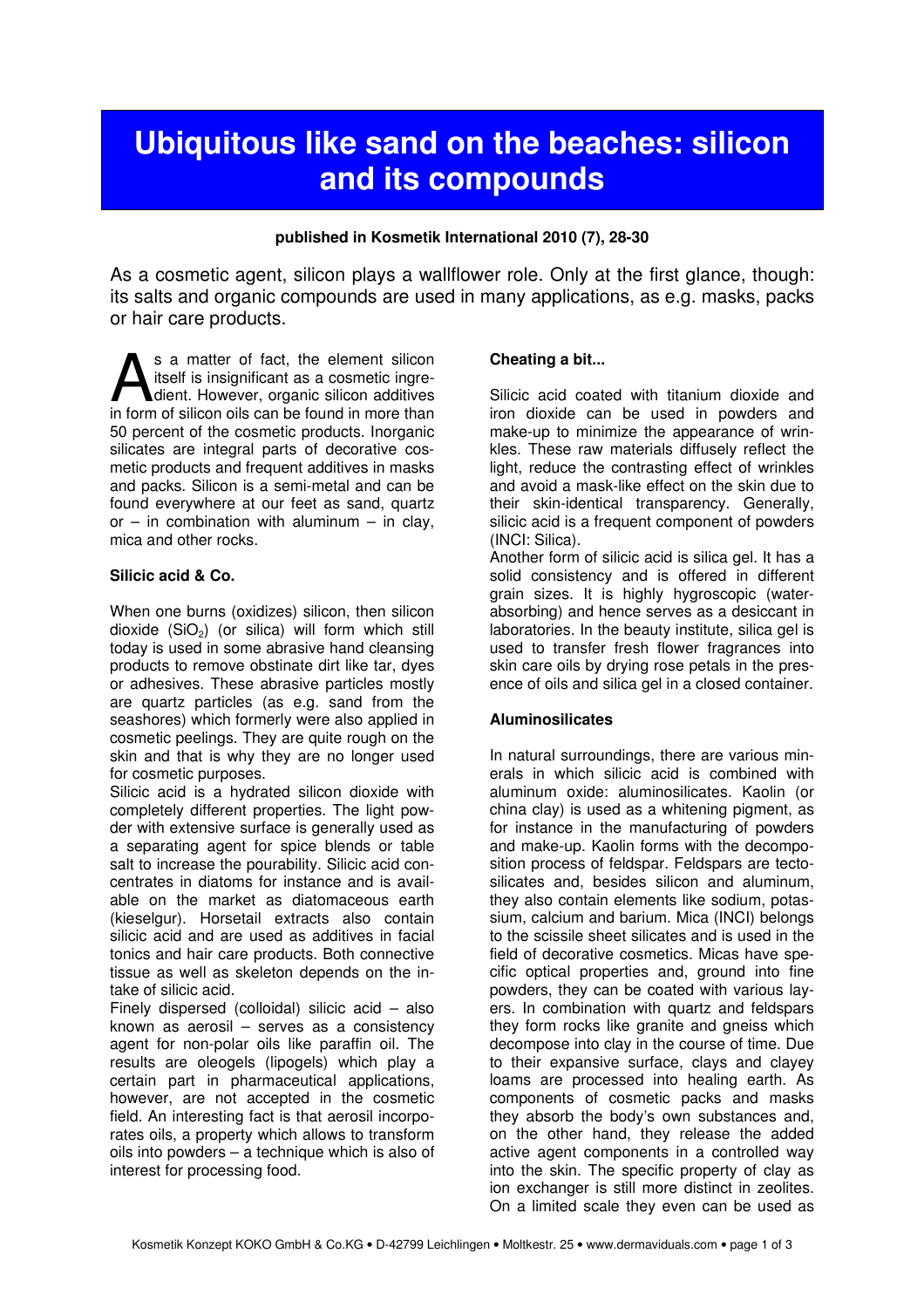water softeners (phosphate replacement) or as an additive for bathing products. The aluminosilicate bentonite absorbs enormous amounts of water and forms inorganic gels. In combination with pigments, glycols and oils, bentonite and analogous aluminosilicates even are appropriate ingredients for the manufacturing of liquid make-ups.

## **Talcum**

The naturally occurring talc (soapstone) is a particularly soft inorganic material. In powdered form it is called talcum, a magnesium silicate which feels like a lipid substance. It is a powder component and widely used in the cosmetic field as it facilitates and enhances the application of the products. Fibrous talcum dusts involve a certain risk, though. Small particles of these dusts may cause granulomas in the lung, similar to asbestos and, they are not degradable. Hence, the cosmetic market today continues to promote talcum free powders.

## **Silicones**

In contrast to silicic acid and silicates, silicones are completely synthetic substances. Actually, their chemical term is siloxanes respectively polysiloxanes as they consist of shorter or longer subsequent silicon-oxygen units. Moreover, every silicon atom has two, and the first and last units of the chain have three hydrocarbyls. If these are two methyl groups we are dealing with dimethicones (dimethylpolysiloxanes) which are widely used in the cosmetic industry. If the chains are ring-like circular structures, they are called cyclomethicones. Specific cyclic siloxanes are explicitly designated with the prefix cyclo and the suffix siloxane (as for instance cyclotetrasiloxane). Methicones have only one methyl group at the silicon atoms as well as another hydrocarbyl which is explicitly listed in the INCI as an additive.

Besides the relatively simple basic types there is a multitude of other polysiloxanes. Instead of the methyl groups, there are other hydrocarbyls as well as different functional groups located at the silicon atoms.

# Velvety feeling

Polysiloxanes are widely used in different fields of application. In the cosmetics area mainly the hydrophobic and conditioning properties are made use of. There are volatile and liquid polysiloxanes which facilitate the application of the cosmetic products, and there are highly molecular even wax-like representatives which remain on the skin surface. The fact that the

substances have hydrophobic effects and a velvety sensation is very appreciated in cosmetic skin care products. The smoothening and adhesive effect is used in cleansing products and body lotions as for instance for the re-fattening of the skin. The obviously agreeable feeling on the skin subjectively simulates a skin recovery which objectively is non-existent. A broad field of application of these substances are shampoos and hair conditioning products.

A small selection of representatives is listed in the following:

■ Dimethicone (INCI) is offered in different viscosities, from lower viscosity like water to higher viscosity, depending on the chain length. The most basic representative is Hexamethyldisiloxane (INCI). It is as fluid as water, however, without its typical cooling properties. The fluid and volatile compounds are spreading and softening agents with low surface tension. They are frequently used in antiperspirants and deodorants and generally improve the combability of wet hair.

The higher molecular, non-volatile representatives are frequently used in combination with mineral oils as lipid substances in creams as well as water-repellent skin care products. It is quite a disadvantage for the industrial sector that fingerprints originating from silicone-containing products are quite difficult to remove from the work pieces. That is the reason why in this sector products often are promoted with the term "silicone free". A disadvantage in connection with hair products is that with frequent use of shampoos or hair conditioners for instance, the polysiloxanes may accumulate in the hairs.

# Clear the ring for application!

■ Cyclomethicone (INCI): This term refers to differently sized dimethylpolysiloxane rings. The defined Cyclopentasiloxane (INCI) consists of a 10-membered ring and is used as spreading agent for highly viscous silicon oils. This combination allows to treat hair ends and create straight and shiny hair. The combability of wet as well as dry hair is improved. The sixmembered ring of Cyclotrisiloxane (INCI) and the 8-membered ring of Cyclotetrasiloxane (INCI) even have stronger spreading properties. They are volatile. Cyclic siloxanes are contained in lipsticks for instance where they replace part of the non-volatile hydrocarbons. Also deodorant sprays and aerosol products are equipped with these substances.

■ Alkyl Dimethicone is a generic term for dimethylpolysiloxanes with a methyl group on the silicon atom partly exchanged by a longer hydrocarbyl. The mostly wax-like substances